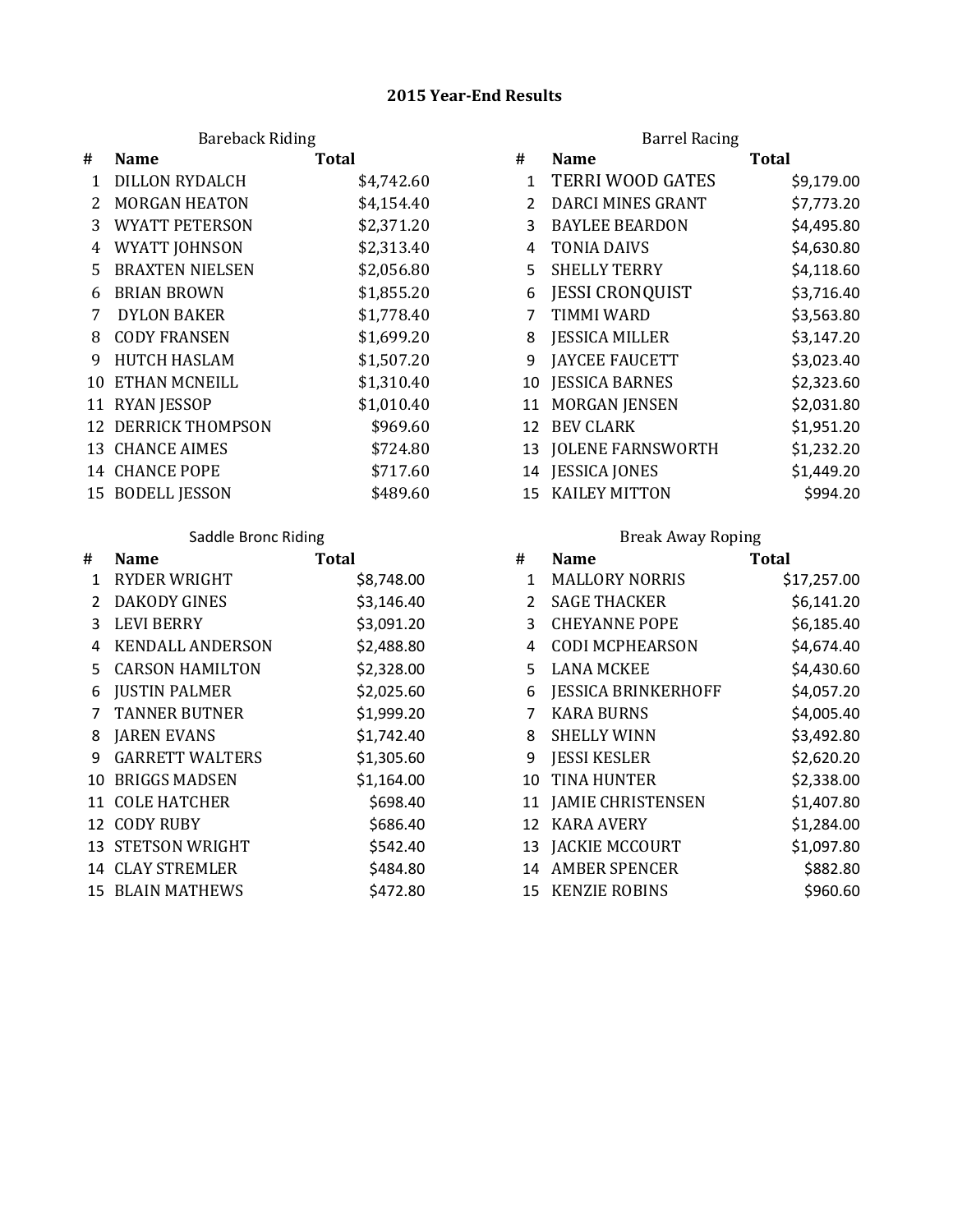Tie Down Roping

| #             | <b>Name</b>                  | <b>Total</b> | #            | <b>Name</b>           | <b>Total</b> |
|---------------|------------------------------|--------------|--------------|-----------------------|--------------|
| $\mathbf{1}$  | <b>JUSTIN TRUMAN</b>         | \$9,729.60   | $\mathbf{1}$ | <b>KC FRYER</b>       | \$3,567.00   |
| $\mathcal{L}$ | <b>WYATT HUNTER</b>          | \$9,139.20   | $2^{\circ}$  | <b>CHASE BLACK</b>    | \$3,170.40   |
| 3             | <b>JESSIE LOVELESS</b>       | \$8,990.40   |              | <b>DUSTIN BENNETT</b> | \$2,198.40   |
| 4             | TRAMPUS QUARNBERG            | \$8,966.40   | 4            | <b>MATT WATSON</b>    | \$2,097.60   |
|               | 5 COLTON KOFOED              | \$8,169.60   | 5.           | TOM LEWIS             | \$2,085.20   |
| 6             | <b>CY EAMES</b>              | \$5,894.40   | 6            | <b>ZACK TRAPP</b>     | \$2,063.80   |
|               | <b>CLINT ARAVE</b>           | \$5,896.80   |              | <b>LEVI WIBERG</b>    | \$2,061.60   |
| 8             | <b>KEATON NEWMAN</b>         | \$5,961.60   | 8            | <b>JAKE STOCKING</b>  | \$1,935.80   |
| 9             | OTIS GRANT                   | \$5,462.40   | 9            | <b>BEN CARSON</b>     | \$1,800.00   |
|               | <b>10 TAYLOR CHRISTENSEN</b> | \$4,992.00   |              | 10 AUSTIN SUTCH       | \$1,640.80   |
|               | 11 KENNETH WINN              | \$4,972.80   |              | 11 RYLEY C JOHNSON    | \$1,574.40   |
|               | 12 RAWLEE YAMAUCHI           | \$4,504.80   |              | 12 JAKE WOOLSTENHULME | \$1,243.20   |
|               | 13 LADD KING                 | \$3,916.80   |              | 13 OLIN HANNUM        | \$1,070.40   |
|               | 14 BRADY PITCHFORD           | \$3,868.80   |              | 14 GUS HANSEN         | \$969.60     |
|               | 15 JOSH JENNINGS             | \$3,672.00   |              | 15 DALTON RYDALCH     | \$957.60     |

|               | neauer                      |              |                | neelel                   |       |
|---------------|-----------------------------|--------------|----------------|--------------------------|-------|
| #             | <b>Name</b>                 | <b>Total</b> | #              | <b>Name</b>              | Total |
| 1             | THAD WARD                   | \$9,154.80   | $\mathbf{1}$   | OLIN PULHAM              |       |
| $\mathcal{P}$ | <b>BRIAN WINN</b>           | \$8,632.56   | $\overline{2}$ | <b>JADE ANDERSON</b>     |       |
| 3             | <b>TAYLOR WINN</b>          | \$7,159.20   | 3              | <b>DUSTY MORSE</b>       |       |
| 4             | <b>TADD THOMAS</b>          | \$3,914.40   | 4              | <b>MATT LISTON</b>       |       |
| 5.            | ZANE BARNSON                | \$2,879.20   | 5.             | <b>BRIAN ROUNDY</b>      |       |
| 6             | <b>JARED HAMMERSTROM</b>    | \$2,815.20   | 6              | <b>BRAD FREELAND</b>     |       |
|               | <b>KELSON ROBINSON</b>      | \$2,790.60   | 7              | <b>JAKE FREELAND</b>     |       |
| 8             | <b>CLAY BERRY</b>           | \$2,700.00   | 8              | <b>JASON WARNER</b>      |       |
| 9             | TREVER MERRILL              | \$2,674.08   | 9              | <b>STICK SMITH</b>       |       |
|               | 10 JAGUAR TERRIL            | \$2,395.08   | 10             | RILEY ROBINSON           |       |
|               | 12 COLBY SIDDAWAY           | \$2,076.00   |                | 11 QUINN KESLER          |       |
|               | 11 CLINT KAP                | \$2,048.28   |                | 12 OTIS GRANT            |       |
|               | 13 KOLBY HARWOOD            | \$1,218.80   |                | 13 PAUL TERRY            |       |
|               | 14 BRODY JONES              | \$1,147.20   |                | 14 COLE WILSON           |       |
|               | <b>15 TRAMPUS QUARNBERG</b> | \$1,147.00   |                | <b>15 CHASE SULLIVAN</b> |       |

Steer Wrestling

|                | <b>Name</b>                  | <b>Total</b> | #  | <b>Name</b>           | <b>Total</b> |
|----------------|------------------------------|--------------|----|-----------------------|--------------|
| 1              | <b>JUSTIN TRUMAN</b>         | \$9,729.60   | 1  | <b>KC FRYER</b>       | \$3,567.00   |
| $\overline{2}$ | <b>WYATT HUNTER</b>          | \$9,139.20   | 2  | <b>CHASE BLACK</b>    | \$3,170.40   |
| 3              | <b>JESSIE LOVELESS</b>       | \$8,990.40   | 3  | <b>DUSTIN BENNETT</b> | \$2,198.40   |
|                | 4 TRAMPUS QUARNBERG          | \$8,966.40   | 4  | <b>MATT WATSON</b>    | \$2,097.60   |
|                | 5 COLTON KOFOED              | \$8,169.60   | 5. | TOM LEWIS             | \$2,085.20   |
|                | 6 CY EAMES                   | \$5,894.40   | 6  | <b>ZACK TRAPP</b>     | \$2,063.80   |
|                | 7 CLINT ARAVE                | \$5,896.80   |    | <b>LEVI WIBERG</b>    | \$2,061.60   |
|                | 8 KEATON NEWMAN              | \$5,961.60   | 8  | <b>JAKE STOCKING</b>  | \$1,935.80   |
|                | 9 OTIS GRANT                 | \$5,462.40   | 9  | <b>BEN CARSON</b>     | \$1,800.00   |
|                | <b>10 TAYLOR CHRISTENSEN</b> | \$4,992.00   | 10 | <b>AUSTIN SUTCH</b>   | \$1,640.80   |
|                | 11 KENNETH WINN              | \$4,972.80   |    | 11 RYLEY C JOHNSON    | \$1,574.40   |
|                | 12 RAWLEE YAMAUCHI           | \$4,504.80   | 12 | JAKE WOOLSTENHULME    | \$1,243.20   |
|                | 13 LADD KING                 | \$3,916.80   | 13 | <b>OLIN HANNUM</b>    | \$1,070.40   |
|                | 14 BRADY PITCHFORD           | \$3,868.80   |    | 14 GUS HANSEN         | \$969.60     |
|                | 15 JOSH JENNINGS             | \$3,672.00   | 15 | <b>DALTON RYDALCH</b> | \$957.60     |

| Header       |                          |              | Heeler |                       |            |
|--------------|--------------------------|--------------|--------|-----------------------|------------|
|              | <b>Name</b>              | <b>Total</b> | #      | <b>Name</b>           | Total      |
| 1            | THAD WARD                | \$9,154.80   | 1      | <b>OLIN PULHAM</b>    | \$7,988.28 |
| $\mathbf{2}$ | <b>BRIAN WINN</b>        | \$8,632.56   | 2      | <b>JADE ANDERSON</b>  | \$6,805.20 |
| 3            | <b>TAYLOR WINN</b>       | \$7,159.20   | 3      | <b>DUSTY MORSE</b>    | \$5,804.88 |
| 4            | <b>TADD THOMAS</b>       | \$3,914.40   | 4      | <b>MATT LISTON</b>    | \$4,814.88 |
| 5.           | <b>ZANE BARNSON</b>      | \$2,879.20   | 5      | <b>BRIAN ROUNDY</b>   | \$3,446.40 |
| 6            | <b>JARED HAMMERSTROM</b> | \$2,815.20   | 6      | <b>BRAD FREELAND</b>  | \$3,424.68 |
| 7            | <b>KELSON ROBINSON</b>   | \$2,790.60   | 7      | <b>JAKE FREELAND</b>  | \$3,147.48 |
| 8            | <b>CLAY BERRY</b>        | \$2,700.00   | 8      | <b>JASON WARNER</b>   | \$2,678.40 |
| 9            | TREVER MERRILL           | \$2,674.08   | 9      | <b>STICK SMITH</b>    | \$2,488.80 |
|              | 10 JAGUAR TERRIL         | \$2,395.08   | 10     | <b>RILEY ROBINSON</b> | \$2,224.20 |
|              | 12 COLBY SIDDAWAY        | \$2,076.00   | 11     | <b>QUINN KESLER</b>   | \$2,042.88 |
|              | 11  CLINT KAP            | \$2,048.28   | 12     | <b>OTIS GRANT</b>     | \$1,575.00 |
|              | 13 KOLBY HARWOOD         | \$1,218.80   | 13     | <b>PAUL TERRY</b>     | \$1,171.20 |
|              | 14 BRODY JONES           | \$1,147.20   | 14     | <b>COLE WILSON</b>    | \$864.00   |
|              | 15 TRAMPUS QUARNBERG     | \$1,147.00   | 15     | <b>CHASE SULLIVAN</b> | \$764.88   |